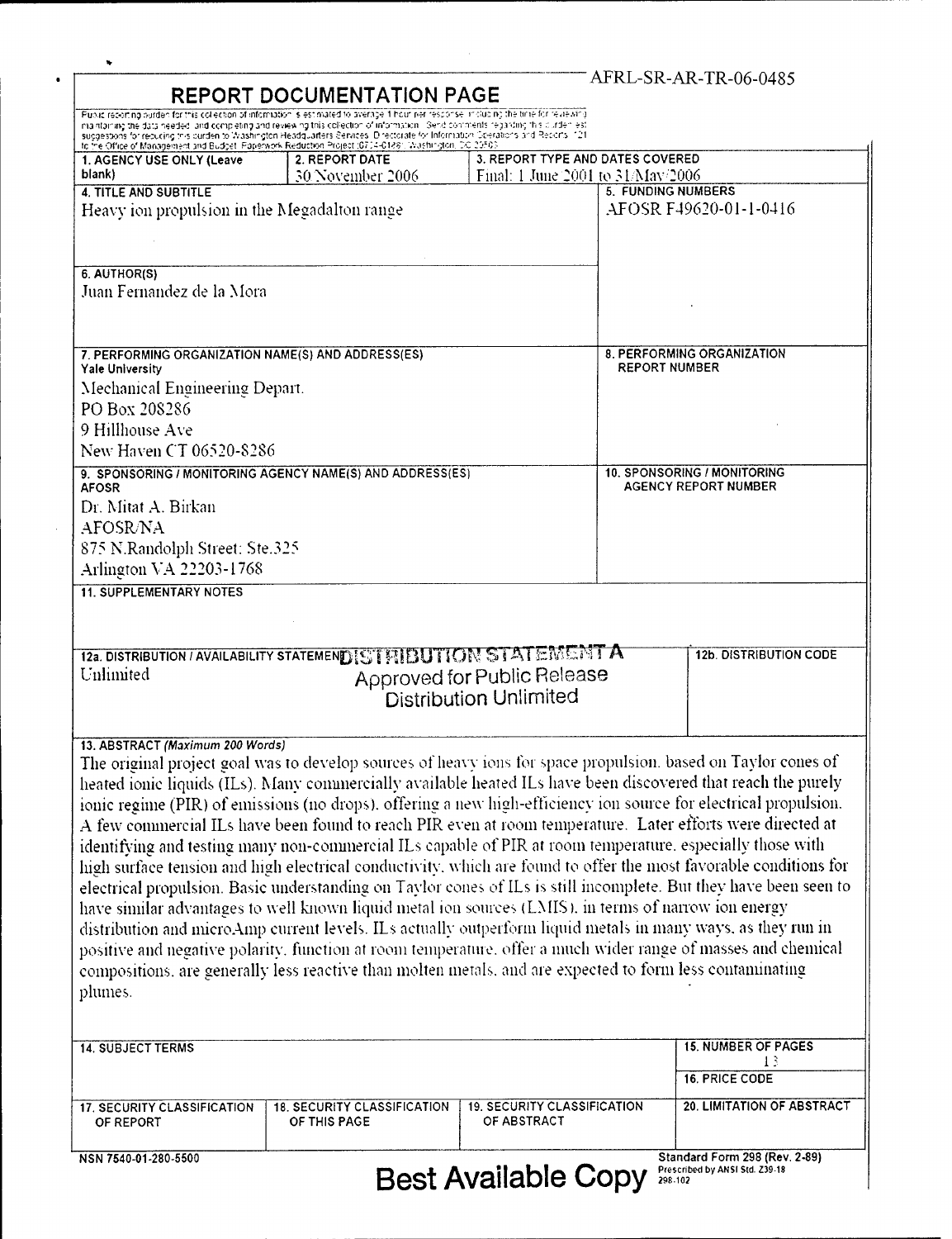## **FINAL** REPORT:

AFOSR F49620-01-1-0416 Heavy ion propulsion in the Megadalton range I/June/2001 to 3 I/May/2006

Participants at Yale University:

Principal Investigator: Prof. Juan Fernandez de la Mora Postdoctoral scholars: Dr. I. Aguirre; Dr. B. K. Ku Graduate students: Ignacio Romero; Rodrigo Bocanegra; Ismael Guerrero; Carlos Bueno; David Garoz, Maria A. Espina; Sergio Castro, Carlos Larriba Undergraduates: William Martino, Valeria Fasson

Subcontractors and consultants: Dr. Victor Koch (Covalent); Dr. Leonid Cherney

Collaborators and subcontractors at MIT: Prof. Manuel Martinez Sanchez; Dr. Paulo Lozano; Mr. S. Sümer

Collaborators at Kyoto University: Dr. Y. Yoshida and Prof. G. Saito

Collaboration at USAF Academy: Prof. John Wilkes

Collaboration at Jet Propulsion Laboratory: Dr. Manuel Gamero

Collaboration at Polyteenical Universty Madrid: Prof Francisco Higuera

.......................... '.•+:•...... -'1c,'a  $A_{\varphi_1}$ novud for Public Refease<br>Distribution Unlimited

# **20061226028**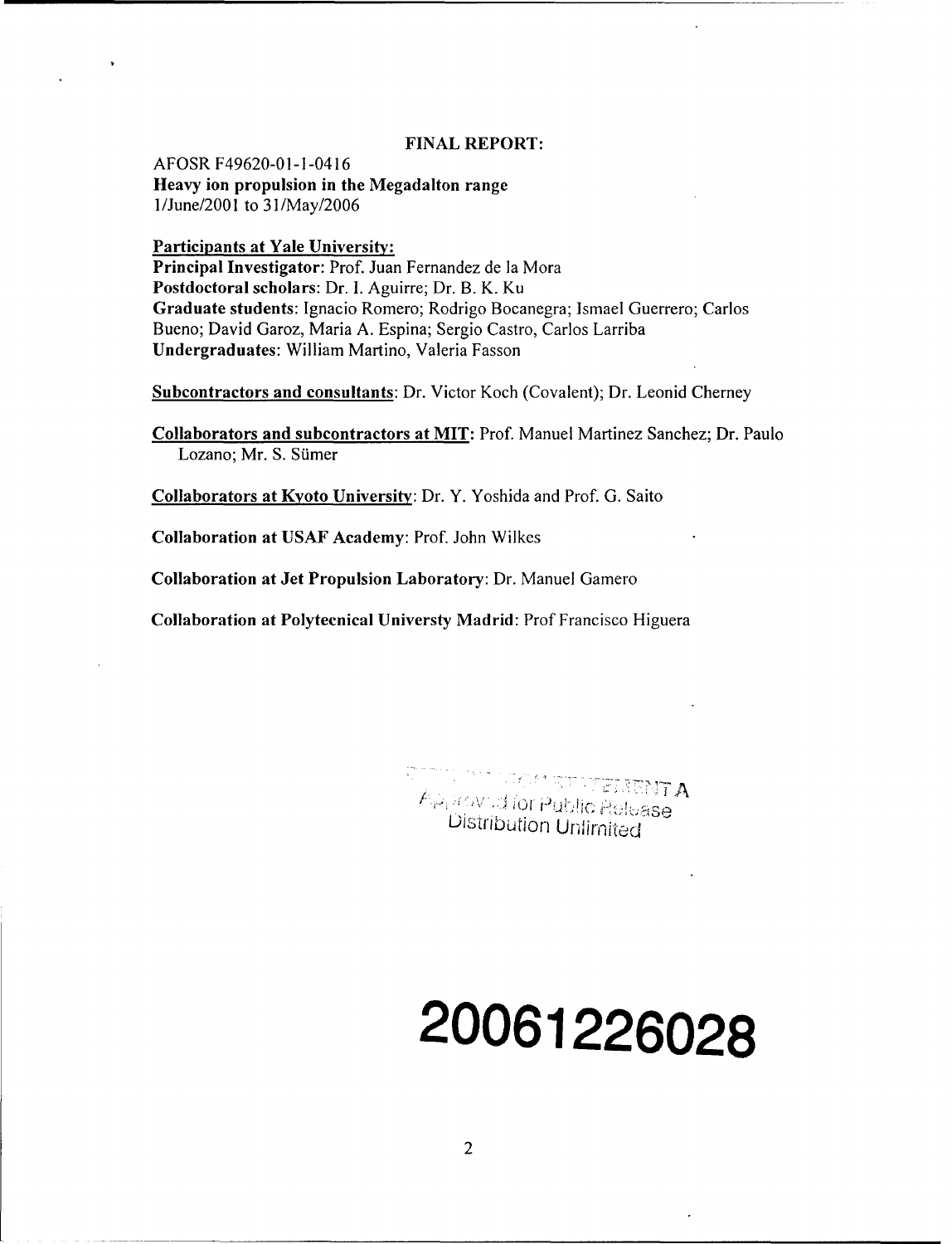# **1.** Introduction, objectives, and early findings

The original project goal was to develop sources of heavy ions for space propulsion, based on Taylor cones of heated ionic liquids (ILs). Initially we did not know whether or not ILs would be able to operate in the purely ionic regime (PIR) of emissions (no drops), but we expected that they would when heated sufficiently. This point was confirmed experimentally for a group of ILs including several relatively heavy substances [5, 14, 16]. Work with the most interesting among these ILs,  $EMI-(C_2F_5SO_2)$ . [EMI = 1-ethyl-3-methylimidazolium], has already been published [5], with details on the experimental setup and the means to heat up the liquid. Also published are the temperatures at which PIR sets in for other ILs [10], which are reproduced in Table **I** together with other physical properties of the ILs studied. Details of these measurements are included in a relatively inaccessible Senior Thesis [14], but will be published soon [16]. Some of the relevant time of flight mass spectra (TOF-MS) are included in Figure 1. The charged particle beam produced by the Taylor cone is interrupted at time  $t = 0$ , and the current I received by a collector located a distance L downstream is then monitored as a function of t. The various steps in the I(t) curves shown in Figure 1 yield the velocity, hence the energy and mass over charge of the various ions and charged drops.

|  |                                                        |  |  |  | Table I: Ionic Liquids studied in [14], including key physical constants and the                             |  |
|--|--------------------------------------------------------|--|--|--|--------------------------------------------------------------------------------------------------------------|--|
|  |                                                        |  |  |  | temperature T <sub>PIR</sub> at which their Taylor cones achieve the purely ionic regime. $\gamma$ = surface |  |
|  | tension; $\rho$ = density; K = electrical conductivity |  |  |  |                                                                                                              |  |

| Liquid                                      |                | ρ                  | $\mu$ | K     | T <sub>PIR</sub> |
|---------------------------------------------|----------------|--------------------|-------|-------|------------------|
|                                             | (dyn/cm)       | $(g/cm^3)$         | (cP)  | (S/m) | $\rm ^{o}C)$     |
| $EMI-BF4$                                   | 45.2(23C)      | 1.24               | 38    | 1.4   | $<$ 23           |
| $EMI-CF3SO3$                                | 35.8(23C)      | 1.38               | 45    | 0.86  | $\sim$ 23        |
| $EMI-Tf2N$                                  | $34.9^{a}$     | 1.52               | 34    | 0.88  | < 82             |
| $EMI$ - $(C_2F_5SO_2)_2N$                   | $31.2^a$       | 1.6 <sup>a</sup>   | 61    | 0.34  | 119              |
| $EMI$ - $CF_3SO_2$ <sub>3</sub> C           | $32.4^{a}$     | $1.496^{\circ}$    | 195   | 0.13  | ${}_{<}216$      |
| $BMI-C_2F_5SO_2)_2N$                        | $27.6^a$       | $1.425^{\circ}$    |       |       | ${}_{<}$ 204     |
| $DMPI-(C_2F_5SO_2)_2N$                      | $29.7^{\circ}$ | $1.506^a$          |       |       | < 212            |
| $DMPI$ - $CF_3SO_2$ <sub>3</sub> C          | $37.8^{a}$     | $1.55^{a}$         | 726   | 0.046 | None             |
| Cyphos- $Tf_2N$                             | $27.4^{a}$     | 1.021 <sup>a</sup> |       |       | None             |
| Cyphos-N $(CN)_2$                           | $29.2^a$       | 0.987 <sup>a</sup> |       |       | None             |
| PMI-PF <sub>3</sub> $(C_2F_5)$ <sub>3</sub> | $33.3^{a}$     | 1.59               | 88.4  | 0.166 | < 157            |

Cations: EMI = 1-ethyl-3-methylimidazolium; DMPI = 1,2-dimethyl-3propylimidazolium; BMI = -butyl-3-methylimidazolium; PMI **=** 1-Methyl-3 pentylimidazolium; Cyphos = trihexyltetradecylphosphonium. Anions:  $Tf_2N$  =  $(CF<sub>3</sub>SO<sub>2</sub>)<sub>2</sub>N$ <sup>2</sup>. Rough measurements without drying precautions.

A key early discovery was that a few exceptional ILs reached PIR even at room temperature (see two top liquids on Table 1). This finding has been published in two full articles from our group [1, 3], which have led to numerous confirmations by others, and to a considerable level of general interest. It has redirected much of our own research and that of other groups working on electrospray propulsion. These more mature developments will be discussed in section 2.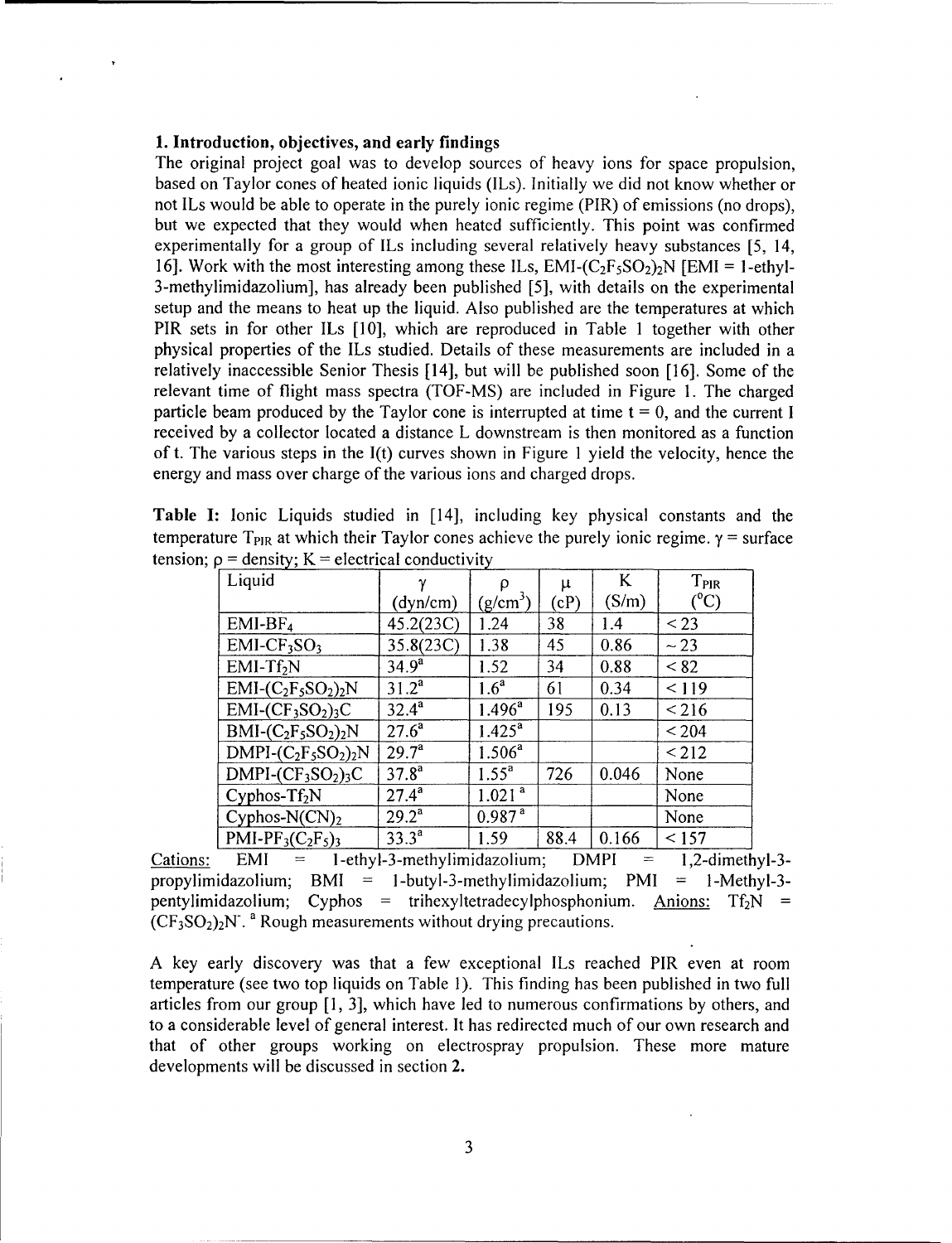

Figure 1: Representative examples of TOF spectra I(t) for several ionic liquids under room and elevated temperature. Some show the transition from the colloidal to the purely ionic regime (EMI-Meti and BMI-Beti), others the absence of the purely ionic regime even at the highest temperatures attained (Cyphos-N(CN)<sub>2</sub>), and still others the purely ionic regime at room temperature (EMI-BF<sub>4</sub>).

## 1.1 Findings relating to colloidal propulsion

Figure 1 summarizes the main regimes of operation of Taylor cones. To the right one sees the colloidal propulsion region, and to the left the purely ionic region.



Figure 2: mass over charge ranges offered by existing propellants, including glycerol, formamide and ionic liquids (room temperature molten salts). The gap below  $10<sup>5</sup>$  Dalton may currently be covered only at limited propulsion efficiency in the mixed regime, where both ions and drops are produced.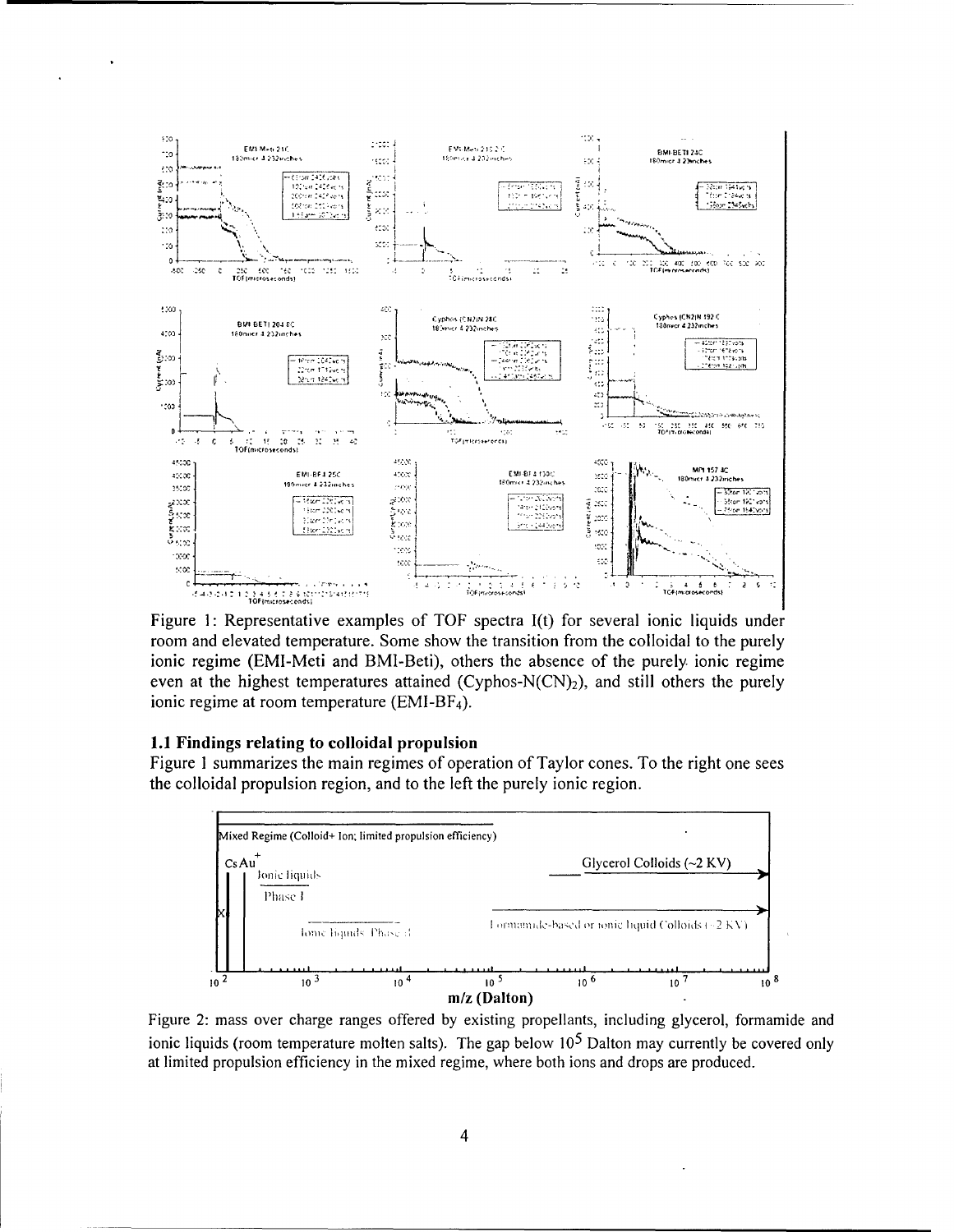Colloidal propulsion relies on the production and electrostatic acceleration of charged drops from Taylor cones of electrolytes held in a vacuum. It tends to produce higher thrust levels than PIR, but with modest specific impulses. Our initial work on colloidal propulsion has covered three wide areas.

A: General theory of cone jets. The main contribution was through work of consultant Dr. Leonid Cherney, who made a most valuable contribution to the determination of the point of jet breakup of Taylor cone-jet. This fixes the size of the drops produced. Cherney's work remains unpublished, but its essence has been recently reviewed by the PI [9; section 4.6].

B: Increasing the specific impulse and propulsive efficiency of colloidal propulsion. The highest specific impulse attainable with colloidal propulsion is limited by the onset of ion evaporation, which rapidly reduces propulsion efficiency. Our goal was to delay this limiting phenomenon to smaller and smaller drops. It was achieved by selection of electrolyte ions with high ionization energy. The best candidate found was ammonium nitrate. This study has been published [2].

C: understanding the transition from colloidal to ionic emissions. This item is essential to make progress in understanding PIR. The reason is that a lot is known on the structure of Taylor cone-jets in the absence of ion formation, hence, the rate of ionization from Taylor cones where ion currents are small compared to drop currents is in principle predictable. Our current inability to explain observations under such simple circumstances evidently impairs our ability to understand the far more complex PIR problem. Our limited progress along this line has been submitted for publication [8], but is still unpublished and will be summarized here. The most singular result is the discovery that Taylor cones of certain mixtures of the low-volatility organic solvent propylene carbonate (PC) and the ionic liquid EMI-T $f_2$ N can operate continuously from the purely colloidal regime (drops only, no ions) to the opposite purely ionic regime (Figure 3).



Figure 3: Representative examples of TOF distributions from mixtures of propylene carbonate (PC) and EMI-Tf<sub>2</sub>N [denoted EMIIm in the figure] and PC. Note a clean transition from a purely colloidal to an almost purely ionic behavior.

Numerical calculations in collaboration with Prof F. Higuera permit determining the electric field on the surface of the Taylor cone, which together with conventional ion evaporation theory leads to predictions of the ion current. This current is also measured, but comparison between theory and experiments is disappointing. This is one of the weak links remaining in these studies. We have addressed it first through the studies of Mr. Guerrero [8], then through those of Mrs. Espina, and most recently through-those of Mrs.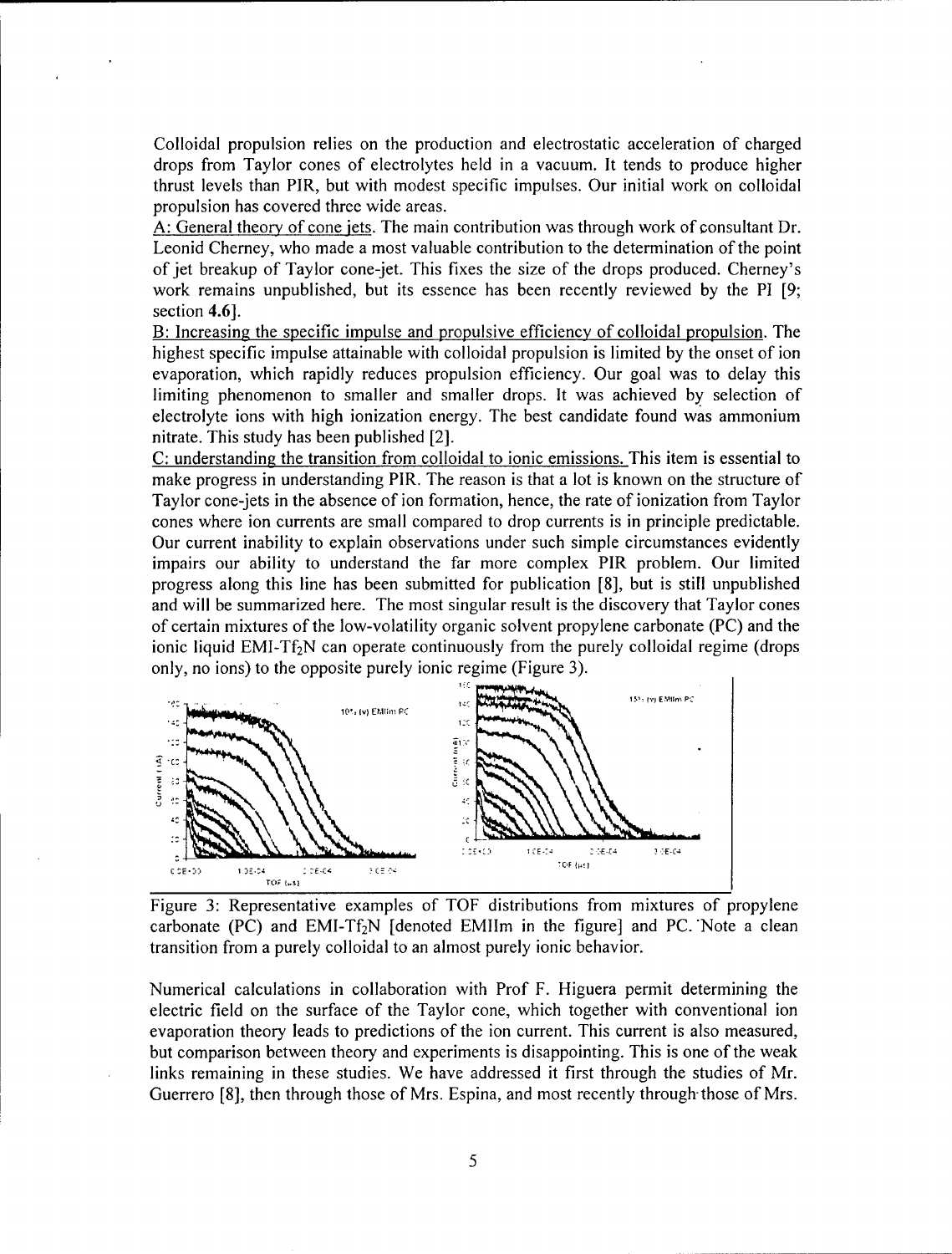Fasson. The later study has developed a greatly improved technique to measure very small ion current levels, which will permit comparing theory and experiments under conditions when the cone-jet structure is essentially unaffected by ion evaporation (and is therefore relatively well known). This effort will be continued under a new AFOSR grant.

# 2. Advances on electrospray propulsion in the purely ionic regime (PIR) Several types of distinct efforts have been undertaken here:

#### 2.1 Identification of new ILs suitable for PIR operation

This effort has been already described in detail in several conferences and Journal articles now in press or ready to be submitted [10, 11]. A first relatively successful phase was based on commercially available ILs, as summarized in Table 1. A second phase was based on a \$12,000 subcontract with the manufacturer of ILs Covalent Associates. This second effort did not produce any promising new IL, but had a positive impact on the grant through the interaction with Covalent's PI Dr. Victor Koch. A third phase involved the synthesis at Yale of a new class of exceptionally conducting ILs. Table II (from [10]) collects the main results from this effort.

| Liquid                            | <b>MW</b> |                       |                             | K                 |
|-----------------------------------|-----------|-----------------------|-----------------------------|-------------------|
|                                   | (amu)     | $(g \text{ cm}^{-3})$ | $\mu$ (dyn cm <sup>-1</sup> | (S/m)             |
| $CH3NH3$ -COOH                    | 77.09     | $1.12 \pm 0.01$       |                             | $2.9 \pm 0.3$     |
| $(CH3)2NH2COOH$                   | 91.11     | $1.06 \pm 0.02$       |                             | $6.7 \pm 0.9$     |
| $(CH3)3NH-COOH$                   | 105.14    | $1.092 \pm 0.002$     |                             | $3.8 \pm 0.8$     |
| $C2H5NH3-COOH$                    | 91.11     | $1.1 \pm 0.02$        | 43.8                        | $1.4 \pm 0.1$     |
| $(C_2H_5)_2NH_2COOH$              | 119.17    | $1.02 \pm 0.02$       |                             | $0.96 \pm 0.09$   |
| $(C2H5)$ <sub>3</sub> NHCOOH      | 147.23    | $1.061 \pm 0.005$     |                             | $1.04 \pm 0.09$   |
| $(C_8H_{17})_3NHCOOH$             | 399.71    | $0.84 \pm 0.01$       |                             | $0.014 \pm 0.001$ |
| $(C_2H_5)_3NH-CF_3O_3S$           | 251.3     | $1.19 \pm 0.01$       |                             | $0.46 \pm 0.06$   |
| $(CH_3)_2NH_2-Tf_2N$              |           | $1.48 \pm 0.01$       |                             | $0.61 \pm 0.04$   |
| $(C_2H_5)_3NH$ -Tf <sub>2</sub> N |           | $1.41 \pm 0.01$       |                             | $0.52 \pm 0.06$   |

Table **II.** Some characteristics of the ionic liquids synthesized by Garoz [15]

In spite of the exceptional K values in the Table, none of these liquids achieved PIR operation. However, mixtures of these materials with  $EMI-BF<sub>4</sub>$  provided additional important clues. As summarized in Table III, mixtures of  $Et_3NH-Tf_2N$  and  $EMI-BF_4$ showed a discontinuous transition between the mixed regime and the PIR.

**Table III:** Characteristics of mixtures of  $Et_3NH-Tf_2N + EMIBF_4$  as a function of EMI-BF<sub>4</sub> concentration.

| Vol $%$ |             |      | 30   | 50 | 60 |       | 70  | 80  |            |
|---------|-------------|------|------|----|----|-------|-----|-----|------------|
| K(S/m)  | -39<br>U.J. | v.JJ | 0.65 |    | 74 | 0.72  |     | oα  |            |
| Regime  | M           | M    | M    | M  | M  | M&PIR | PIR | PIR | <b>PIR</b> |

M **=** mixed regime; PIR **=** purely ionic regime; M& PIR means that both regimes are attainable at low and high voltages, respectively.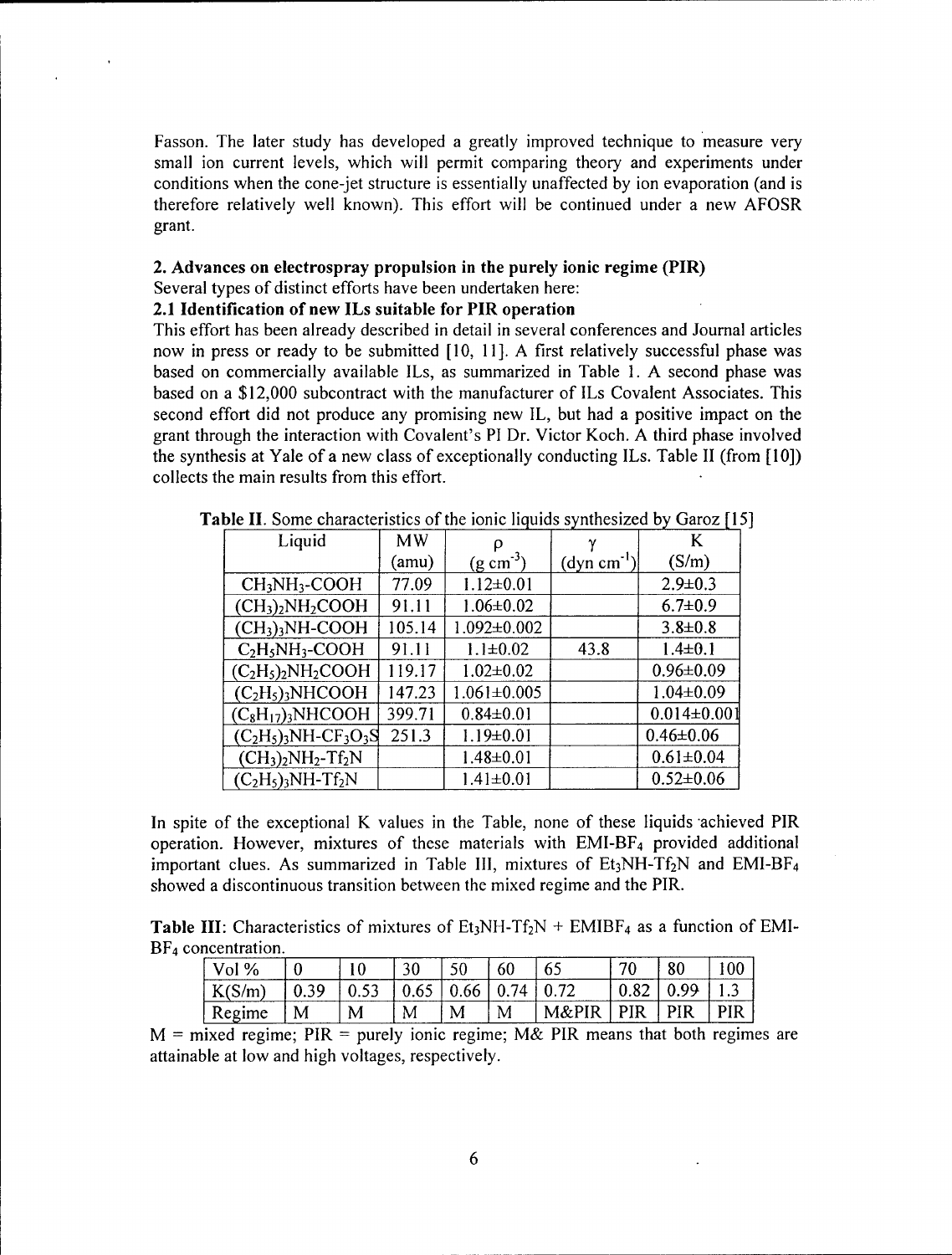As discussed in [10] these various early studies suggested that PIR operation would require not only a high electrical conductivity K, but also a relatively high surface tension **y.** This realization lead to a fourth phase of collaborations with groups that had already synthesized new ILs exhibiting high electrical conductivity. This phase 'included first some educated guesses of which conducting ILs would also have high surface tension. Since published data on  $\gamma$  were scarce, we developed a technique to accurately measure surface tensions of IL based on the very small samples (Figure 4) we were able to collect from chemist colleagues ( $\sim 0.1 \text{ cm}^3$ ). This measurement method was published [7], and led to the identification of a relatively large number of highly promising ILs. Their list was also reported in [7] prior to their systematic testing as ion sources for space propulsion.



Figure 4: Illustration of the shape of the wetting meniscus at the liquid-glass capillary interfaces (internal, top and external, bottom), and the non-wetting meniscus at the polypropylene reservoir (bottom). The volume of sample is less than  $0.1 \text{ cm}^3$ 

Our new method to measure surface tensions from such tiny samples gave a strong stimulus to our ability to obtain a large number of new substances from collaborating chemists, particularly from Japanese scientists, through a fruitful interaction with Dr. Yoshida. This enabled to test the large number of new substances included in Table IV, in addition to those previously reported in [7]. A considerable number of other IL propellants have subsequently reached our lab, giving rise to a treasure of potentially outstanding propellants. This list is the more remarkable considering that 18 months ago only two ILs capable of PIR were known

|                                          | $\gamma$ (at 23°C)     | ρ                     | K                          | $T_{\rm m}$      |
|------------------------------------------|------------------------|-----------------------|----------------------------|------------------|
| Liquid                                   | $\text{(dyn cm}^{-1})$ | $(g \text{ cm}^{-3})$ | $(\text{S m}^{\text{-}1})$ | °C               |
| $EMI-NbF6$                               | 51.7                   | 1.67                  | 0.85                       | -1               |
| $EMI-TaF6$                               | 51.3                   | 2.17                  | 0.71                       | 2                |
| $EMI-F(HF)2.3$                           | 48.0                   | 1.13                  | 10                         | $-658$           |
| $EMI-SbF6$                               | 47.8                   | 1.85                  | 0.62                       | 10               |
| BMI-FeBr <sub>4</sub>                    | 47.1                   | 1.98                  | 0.55                       | $-2$             |
| $BMI-N(CN)2d$                            | 46.6                   | 1.06                  | 1.1                        | $-10$            |
| $C_6$ MI-FeBr <sub>4</sub>               | 42.0                   | 1.86                  | 0.28                       | $-82(T_{\rm g})$ |
| $C_6$ MI-N(CN) <sub>2</sub> <sup>d</sup> | 40.5                   | 1.04                  | 0.51                       |                  |

Table IV: Surface tensions for the new liquids studied, including in the bottom rows revisions of previously reported values (From reference [10]).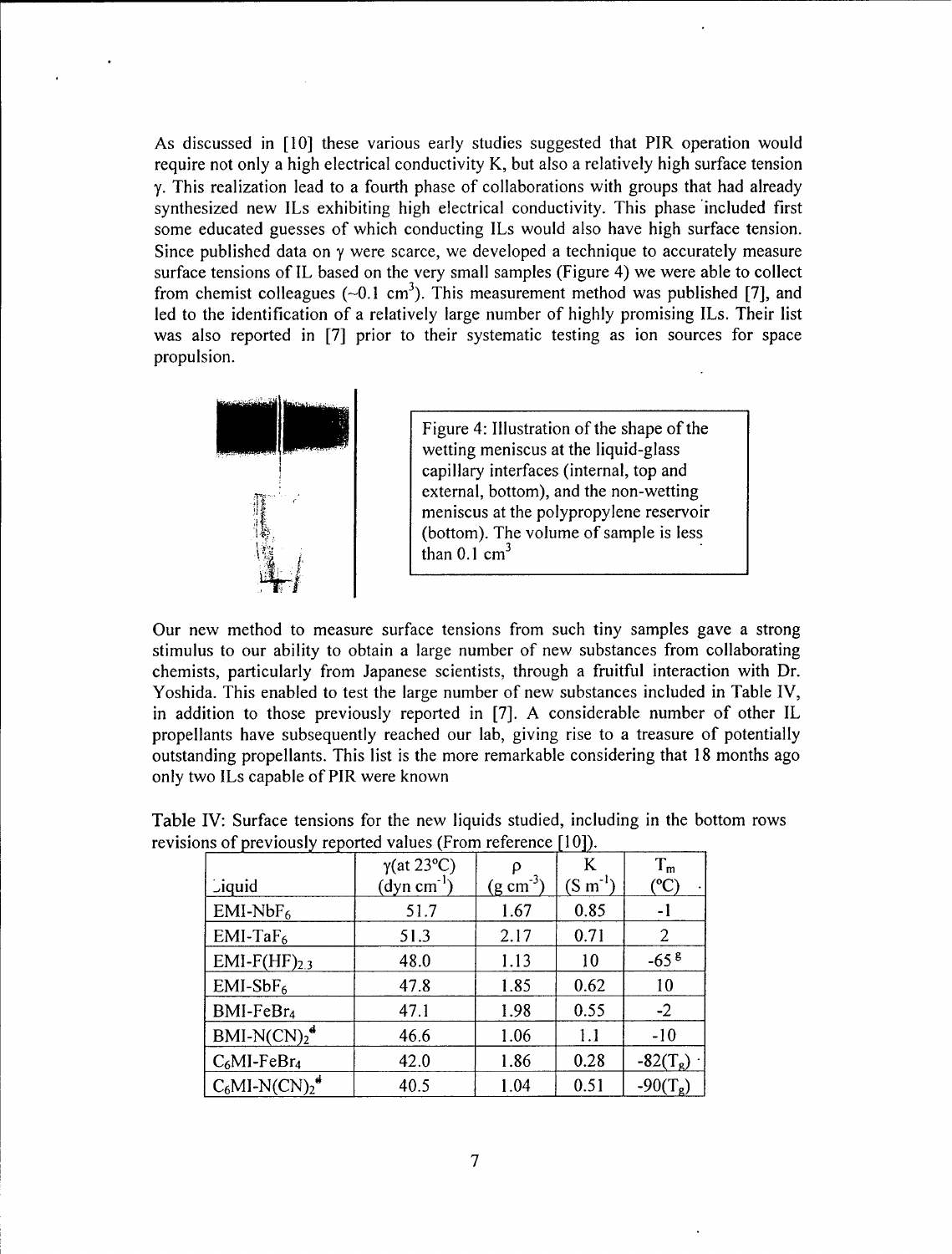| $C_6$ MI-Fe $Cl_4$        | 39.4                                     | 1.33                | 0.47      | $-86(T_g)$ |
|---------------------------|------------------------------------------|---------------------|-----------|------------|
| $C_6$ MI-Au $(CN)_2$      | 39.3                                     | 1.65                | $0.081^e$ | 13         |
| $C_8$ MI-Fe $Br_4$        | 38.1                                     | 1.74                | 0.14      | $-81(T_g)$ |
| $C_8$ MI-Fe $Cl_4$        | 37.2                                     | 1.28                | 0.22      | $-84(T_g)$ |
| $C_8$ MI-Au $(CN)_2$      | 36.0                                     | 1.59                | $0.056^e$ | $-61(T_g)$ |
| $EMI-GaCl4$               | $48.6(50)^{\overline{a},\overline{b}}$   | 1.53                | 2.2       | 11         |
| $EMI-FeCl4$               | $47.3(47.7)^{\overline{a},\overline{b}}$ | 1.42                | 2.0       | 18         |
| BMI-GaCl <sub>4</sub>     | $43.6(41.5)^{a}$                         | 1.43 <sup>e</sup>   | $0.95^e$  | $-88(T_g)$ |
| $EMI$ - $(C_2F_5SO_2)_2N$ | $28.7^{5}$                               | 1.6 <sup>c</sup>    | 0.34      | -16        |
| $PMI - (C_2F_5)_{3}PF_3$  | 30.3                                     | 1.59 <sup>h</sup>   | 0.166     | $<$ -50    |
| EMI-TfO                   | $38.3(39.2)^a$                           | 1.39                | 0.86      | $-9$       |
| $EMI-BF4$                 | $45.2(44.3)^a$                           | $1.24$ <sup>t</sup> | 1.36      | 11         |
| $EMI-Tf2N$                | $35.8(35.2)^a$                           | 1.52                | 0.88      | $-1$       |
| $DMI-N(CN)2d$             | $54.9(61.6)^a$                           | 1.14                | 3.6       | 34         |

<sup>a</sup>  $\gamma$  values in brackets are less reliable than the new values. <sup>b</sup> 21°C; <sup>c</sup> Rough measurements without drying precautions. d See Y. Yoshida, **0.** Baba, G. Saito, to be submitted to J. Phys. Chem. B. <sup>e</sup> Y. Yoshida, unpublished data. <sup>f</sup> Fuller, J.; Carlin, R. T.; Osteryung, R. A.. J. Electrochem. Soc. 1997, 144, 3881-3886. <sup>g</sup> R. Hagiwara, K. Matsumoto, Y. Nakamori, T. Tsuda,Y. Ito, H. Matsumoto, K. Momota, J. Electrochem. Soc. 2003, **150** (12), D195-D199. h Merck home page

#### 2.2 Testing of new ILs as electrospray ion sources for electrical propulsion

The systematic testing as ion sources of a selected group of the many new propellants identified has been reported in [11], which was also presented at AIAA's 2006 joint propulsion conference, and published in the proceedings. [11] is just a more polished version of that conference paper. The main conclusions of these studies are summarized in section 2.3 below.

# 2.3 Basic understanding of fluid properties required for PIR operation

The main conclusion derived from our many tests of ionic liquids as ion sources for electrical propulsion is that already anticipated, namely, that a combination of high electrical conductivity and high surface tension is desirable for optimal operation. Perhaps the best fuel identified to date is  $EMI-GaCl<sub>4</sub>$ , but several others are comparable.

#### 2.4 Studies on the role of the ion source on propulsive performance

Our discovery of the purely ionic regime of ILs has sparked a number of related studies in other research groups (MIT, Hanscom Air Force Laboratory) and industry (CAC, Busek). Of particular note has been the discovery by Lozano and Martinez Sanchez at MIT of a new type of ion source based on an externally wetted sharpened and electrochemically roughened tungsten needles. This source is refereed to as ILIS (ionic liquid in source). According to our MIT colleagues, this source is able to produce PIR beams of ILs of modest surface tension or electrical conductivity. Although these sources tend to yield modest ion currents, the quality of the beam is outstanding, which implies relatively high propulsion efficiency. In view of the potential practical importance of these sources, we have collaborated with the MIT group in testing them with a wider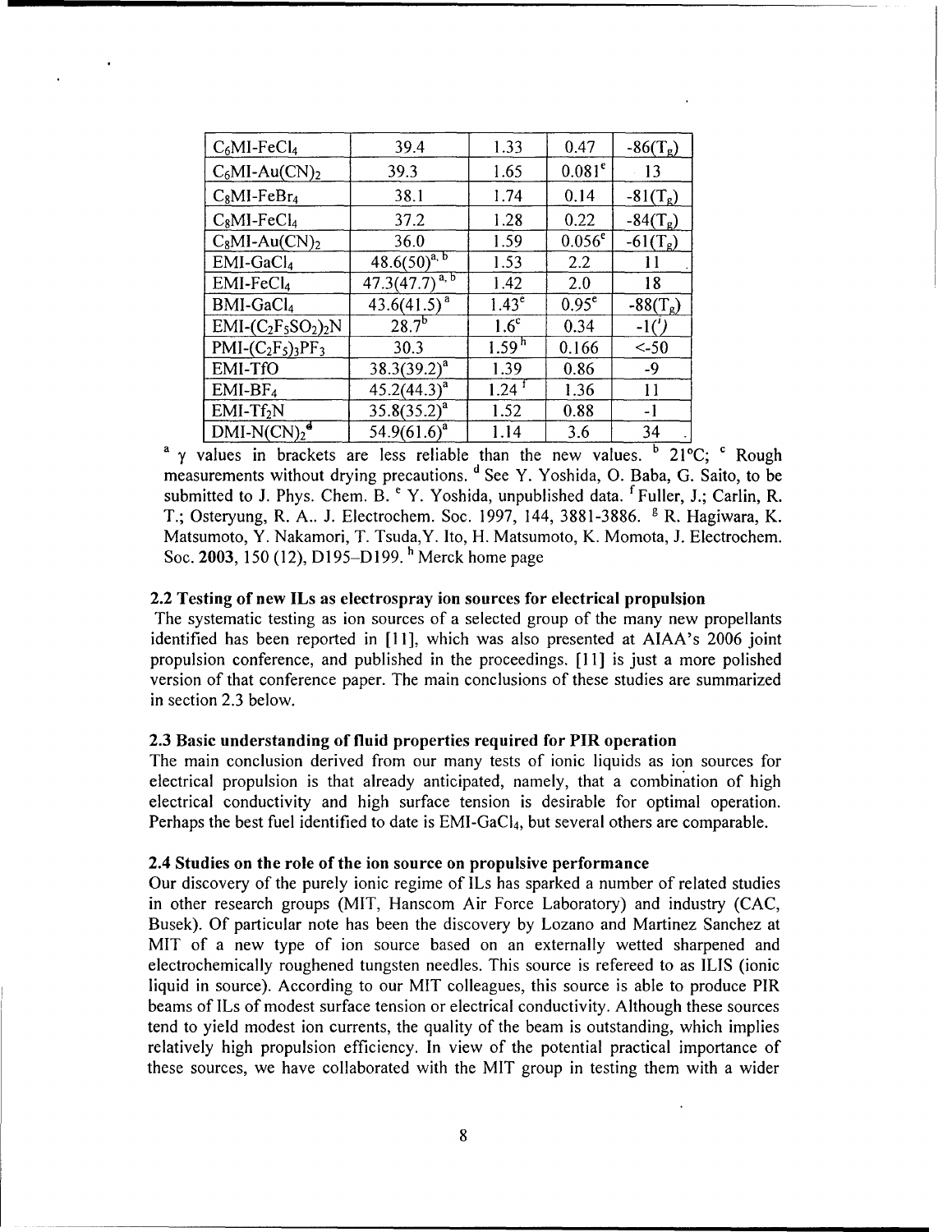range of ILs, and comparing them with conventional sources based on internally fed capillary tubes. This collaboration was undertaken with a subcontract to MIT, where MIT provided us with an ILIS ion source fitted to our apparatus. Our first results were presented at the joint propulsion conference in 2006, with details included in the proceedings as an AIAA paper. This reference is about to be sent for journal publication including minor polishing details [12], with main conclusions summarized in Figure 5. The physical properties of the ILs involved are collected in Table V. We confirm entirely the conclusions from the MIT group, and note in addition that PIR operation at 23  $^{\circ}$ C is viable even in far less conducting and relatively viscous liquids than previously imagined under the most optimistic conditions.



Figure 5. Comparison of the TOF spectra obtained for the ILs with high surface tension and high electrical conductivity with the capillary source (left) and the ILIS (right).

# 2.5 High quality ion sources in the KiloDalton range.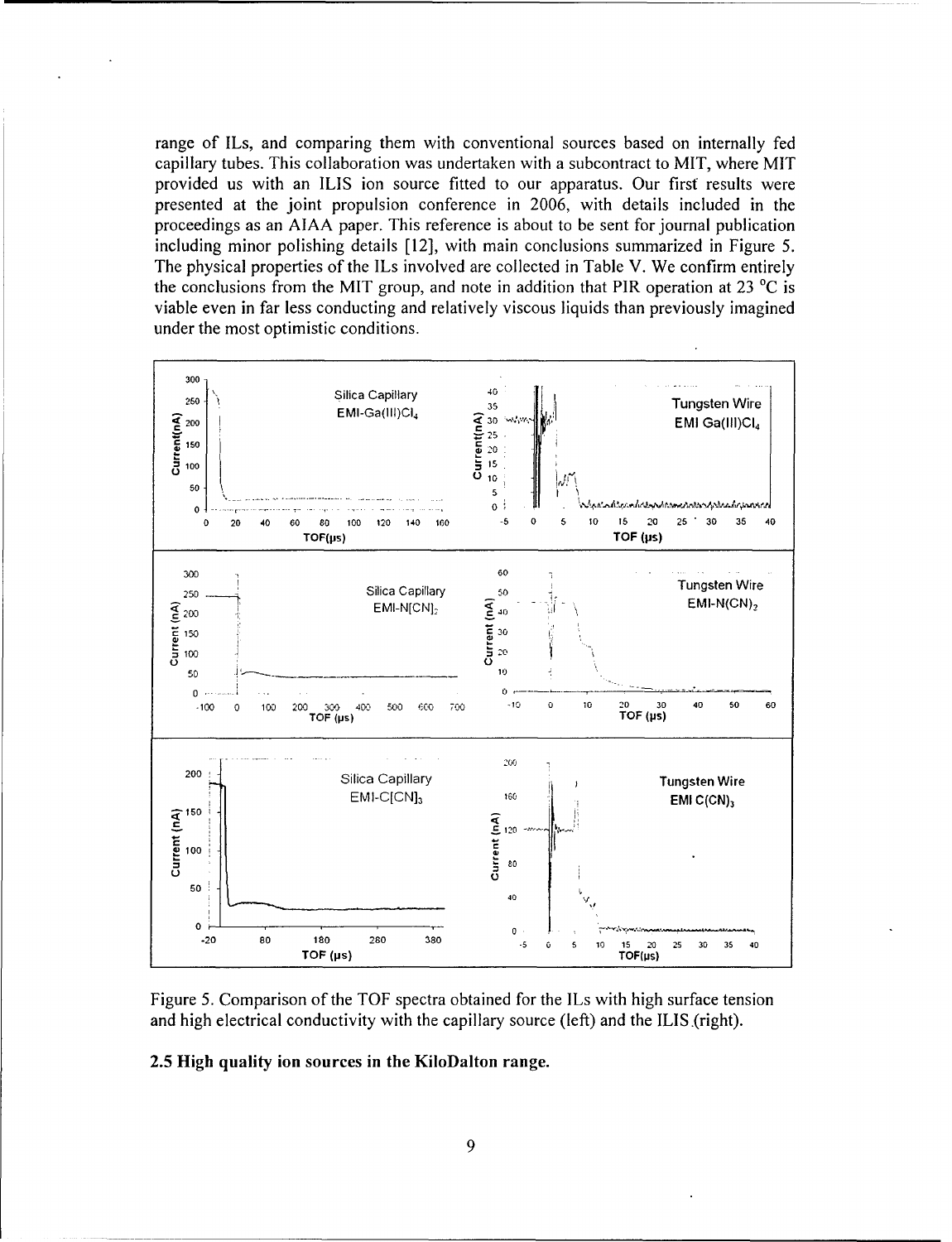An extension of the previous striking results on the advantages of ILlS sources has recently been submitted for publication [13]. In it, we extend prior work to two even less conducting ILs, whose special interest is associated to the relatively high mass of their cations and anions.

| Table V: Physical properties of the ILs tested. |                               |                          |                  |     |  |  |  |
|-------------------------------------------------|-------------------------------|--------------------------|------------------|-----|--|--|--|
| Liquid                                          | $\gamma$ (23°C)               | $\rho$ (20 $^{\circ}$ C) | $K(25^{\circ}C)$ | 1 ա |  |  |  |
|                                                 | $\text{(dyn cm}^{\text{-}1})$ | $(g \text{ cm}^3)$       | $(S m-1)$        |     |  |  |  |
| $EMI-GaCl4$                                     | $48.6(50)^{a, b}$             | 1.53                     | 2.2              |     |  |  |  |
| $EMI-N(CN)2$                                    | $42.6^\circ$                  | 1.08                     | 2.8              | -12 |  |  |  |
| $EMI-C(CN)$                                     | 47 9 <sup>c</sup>             |                          | つつ               | -11 |  |  |  |

 $b$  21°C; <sup>c</sup> 25°C. T<sub>g</sub> is the glass transition temperature, which for the last two liquids listed is the temperature at which transformation from liquid to solid occurs.

Figure 6 summarizes our results, showing rather sharp steps of various ions emitted in positive and negative mode for the ILs  $C_5MI-(C_2F_5)3PF_3$  and  $(EMI-(C_2F_5SO_3)2N)$  [C<sub>5</sub>MI **=** 1-methyl-3-pentylimidazolium]. The emissions are purely ionic, though they include unusually large ion clusters



Figure 6: TOF-MS of the emissions from Taylor cones of the ionic liquids:  $C_5MI$ - $(C_2F_5)$ <sub>3</sub>PF<sub>3</sub> (right), and EMI- $(C_2F_5SO_2)_2N$  (left). Top, positive electrospray; bottom, negative electrospray. The figure shows ion currents of about 0.5 nA at masses close to 2000 amu, both in positive and negative mode.

## 3. Conclusions

A five-year effort on the previously virgin subject of Taylor cones of molten salts for electrical propulsion has opened up a rather rich field, with dozens of potential IL propellants offering splendid performance in a wide range of masses, in some cases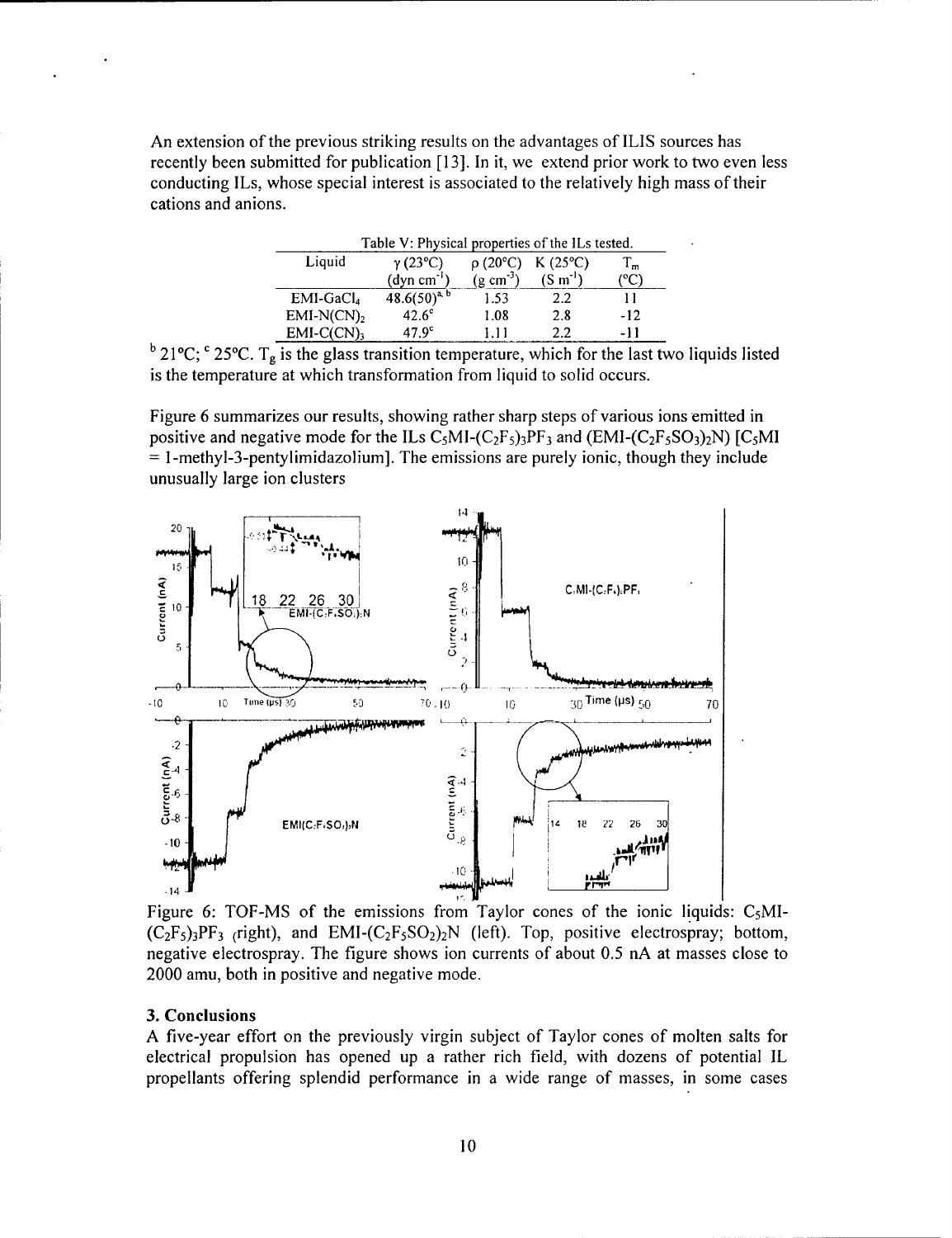reaching well above 1000 amu. Although the basic understanding of this phenomenon is still fairly incomplete, it is already clear that the new sources have advantages comparable to the much better known liquid metal ion sources (LMIS), in terms of beam quality, narrow energy distribution and current levels in the range of microamperes. The new sources, however, outperform LMIS in many ways, as they run in positive and negative polarity, function at room temperature, and offer a much wider range of masses and chemical composition. Also, ILs are generally less reactive than molten metals, and are expected to form less contaminating plumes.

## Journal articles, submitted and appeared

- 1. I. Romero-Sanz, R. Bocanegra, J. Fernfndez de la Mora and M. Gamero-Castafio. Source of heavy molecular ions based on Taylor cones of ionic liquids operating in the pure ion evaporation regime, Journal of Applied Physics. Vol.94, No 5, 3599-3605, September 2003.
- 2. Rodrigo Bocanegra, Juan Fernandez de la Mora and Manuel Gamero, Ammonium electrolytes quench ion evaporation in colloidal propulsion, Journal of Propulsion and Power 20 (4): 728-735, 2005
- 3. **1.** Romero-Sanz and J. Fernandez de la Mora, Spatial structure and energy distribution of electrosprays of ionic liquids in vacuo, J. Applied Physics, 95 (4): 2123-2129, 2004
- 4. Bon Ki Ku and Juan Fernandez de la Mora, Cluster ion formation in electrosprays of acetonitrile seeded with ionic liquids, J. Phys. Chem. B, **108,** 14915-14923, 2004
- *5.* **1.** Romero-Sanz, **1.** Aguirre-de-Carcer and J. Fernandez de la Mora, Ionic propulsion based on heated Taylor cones of ionic liquids, J. Prop. & Power, 21, No. 2, 239-242, 2005
- 6. Bon Ki Ku and Juan Fernandez de la Mora, Evaporation Kinetics of Tetra-alkylammonium Ions from Charged Formamide Drops, J. Physical Chemistry, 109(22), 11173-11179, 2005.
- 7. W. Martino, J. Fernandez de la Mora, Y. Yoshida, G. Saito and J. Wilkes, Surface tension measurements of highly conducting ionic liquids, Green Chemistry, 2006, 8, 390-397
- 8. **1.** Guerrero, R. Bocanegra, J. Fernandez de la Mora and F.J. Higuera, Ion evaporation from Taylor cones of propylene carbonate mixed with ionic liquids, Submitted to J. Fluid Mechanics, February 2005
- 9. J. Fernandez de la Mora, Fluid dynamics of electrosprays, Annual Review of Fluid Dynamics, 39, 217-243 (2007).
- 10. C. Larriba, D. Garoz, C. Bueno, I. Romero-Sanz, S. Castro, J. Fernandez de la Mora, Y. Yoshida, G. Saito, R. Hagiwara, K. Matsumoto, J. Wilkes, Taylor cones of ionic liquids as ion sources: The role of electrical conductivity and surface tension, in *Ionic Liquids: Not Just Solvents Anymore.* J. Brennecke, R. D. Rogers and K. R. Seddon, editors, ACS, 2006
- 11. D. Garoz, C. Bueno, C. Larriba, S. Castro, and J. Fernandez de la Mora, Taylor cones of ionic liquids from capillary tubes as sources of pure ions for electrical propulsion, submitted to J. Propulsion and Power, December 2006
- 12. **S.** Castro, C. Larriba, and J. Fernandez de la Mora, P. Lozano and S. Suner, Capillary vs. externally wetted ionic liquid ion sources, submitted to J. Propulsion and Power, December 2006
- 13. C. Larriba, S. Castro, and J. Fernandez de la Mora, P. Lozano, Monoenergetic source of KiloDalton ions from Taylor cones of ionic liquids, Submitted to J. Applied Phys. Nov/2006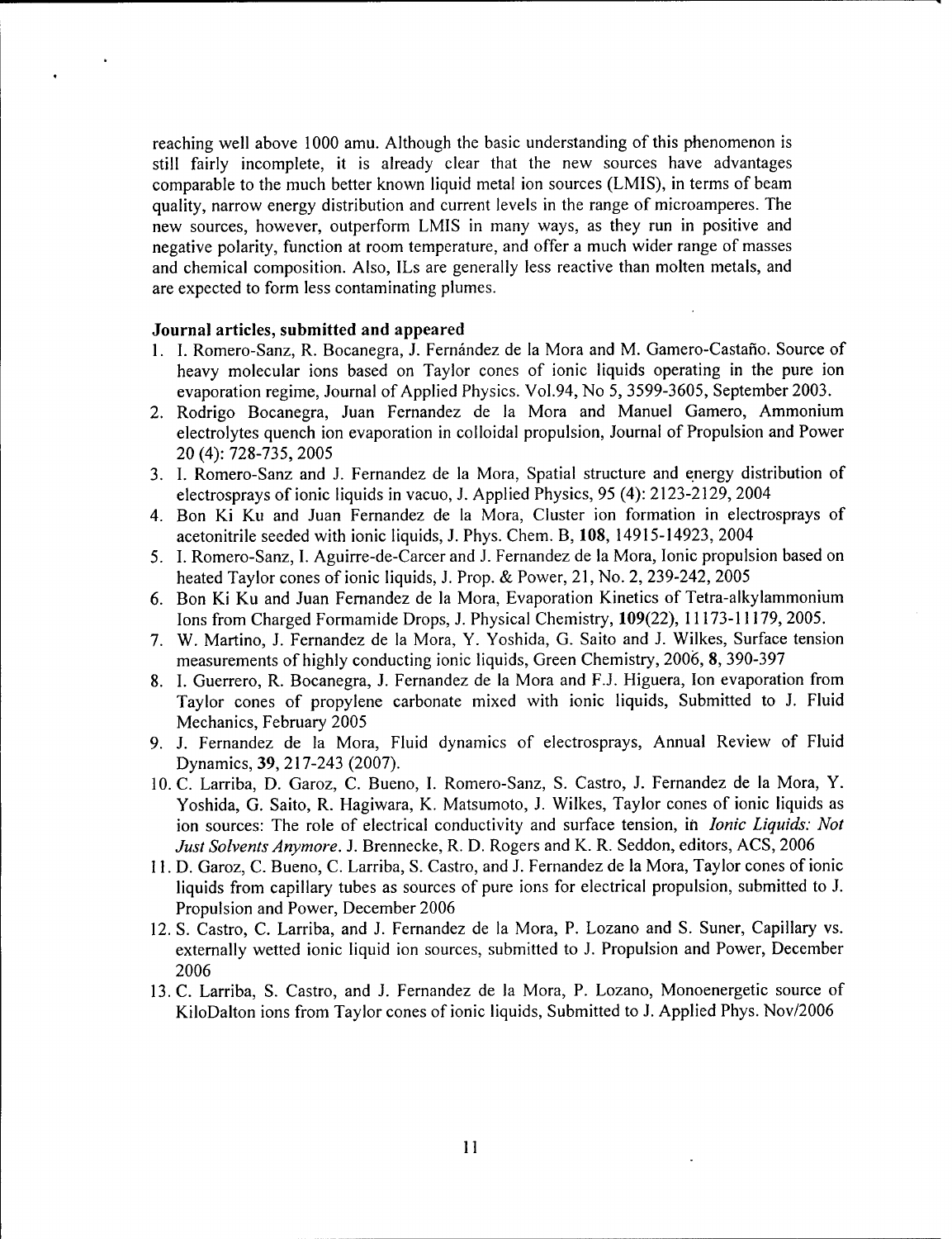#### Other non-archival references

- 14. Romero-Sanz I., "Propulsión iónica y coloidal por atomización electrostática de sales fundidas. Aplicación a microsatélites". Masters Thesis. 2002. Universidad Carlos III de Madrid. Spain. An expanded version is included in Romero's PhD Thesis, *Propulsidn y i6nica y colodial por atomizacidn electrostdtica,* Universidad Carlos III, Madrid, Spain **(2006)**
- 15. D. Garoz, "Sintesis, estudio y mezclas de nuevos combustibles basados en liquidos ionicos para la propulsion electrica a partir de conos de Taylor en vacio" (Synthesis, study and mixtures of new ionic liquid-based propellants for electrical propulsion from Taylor cones in vacuo), Proyecto fin de carrera (Senior Thesis), Universidad Politecnica de Madrid, Marzo 2004

#### Articles in preparation

16 **1.** Romero-Sanz and J. Fernandez de la Mora, The purely ionic regime in heated Taylor cones of ionic liquids, in preparation for Phys Fluids, 2006

#### 4 Relevance/transitions

There is to date no commercial effort in the US directed at the kind of ion propulsion explored here for the first time, although its apparent superiority over the European competitor scheme FEEP (based on LMIS) has led to a level of interest on the part of the companies Busek Co. Inc. and Connecticut analytical Corporation (CAC). The AFOSR is currently supporting several Phase II SBIRs in this field, two of which are based on the IL technology developed under this grant. Busek is also using IL based colloidal sources for their NASA DR7 mission, based on some of the fuels we have first proposed and characterized as part of this research.

# Inventions

The following invention was reported formally to Yale University, and led to a provisional patent application. Subsequently, Yale decided not to pursue the option of applying for a non-provisional patent, so this invention has now become public domain. The invention is not directly relevant to electrical propulsion because the salt Dimethyl ammonium formate is excessively volatile.

David Garoz and Juan Fernandez de ia Mora, Dimethyl ammonium formate: an ionic liquid with an exceptional electrical conductivity; Provisional patent application submitted to USPTO, 2003

- Interactions: The PI has been an invited speaker in two special session on ionic liquids at annual meetings of the American Chemical Society, one held in New York, the other in Atlanta (2006). This has provided excellent opportunities to interact with chemist experts in IL synthesis.
- Collaborations: The visibility of our work under this program has been most beneficial for its progress, as it has elicited the interest and intellectual support from a number of expert colleagues in the field of ionic liquids. Most important has been the involvement of Professor John Wilkes (Air Force Academy, Colorado Springs), one of the leading world experts in the field. We have received also strong backing from the company